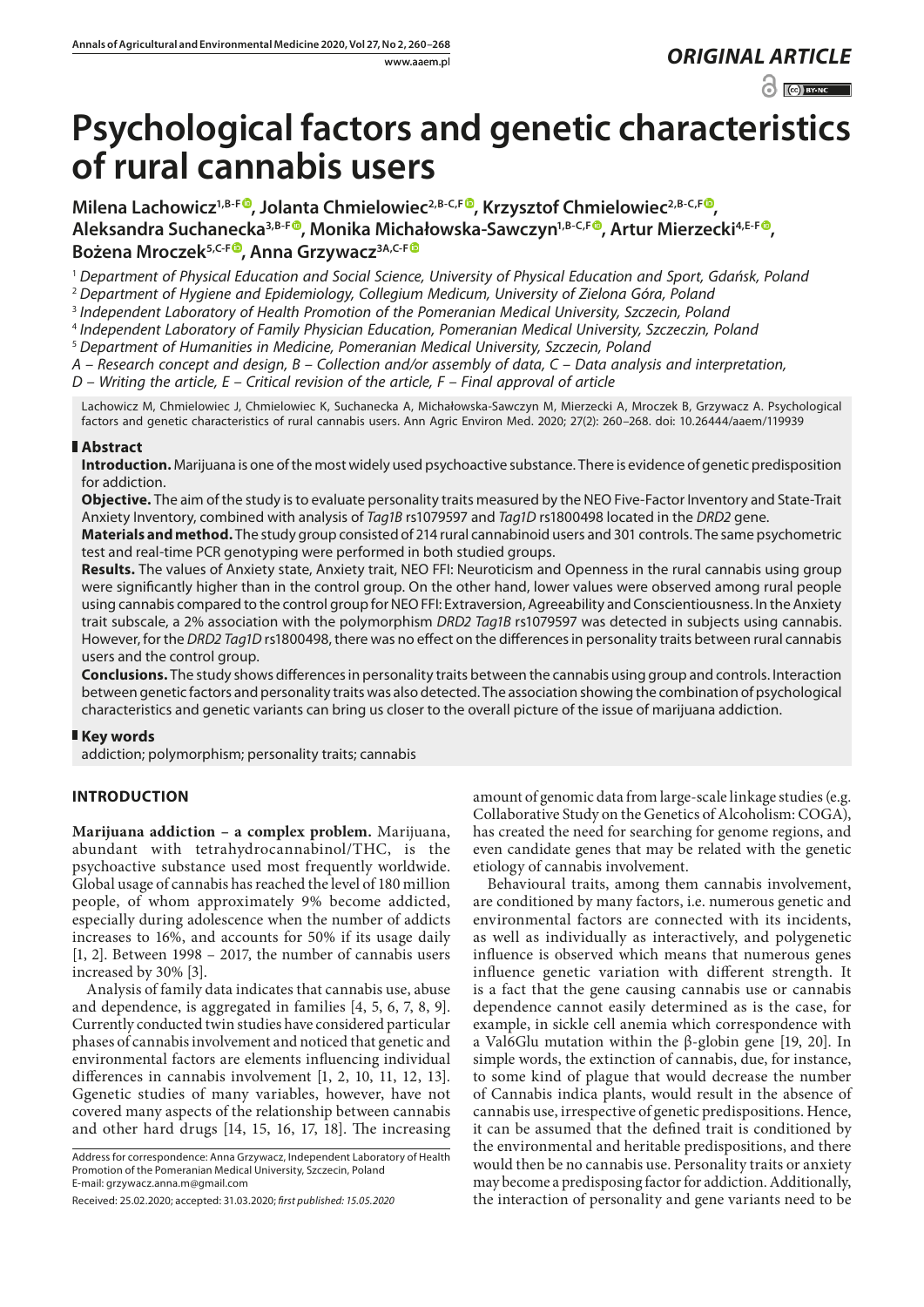Milena Lachowicz, Jolanta Chmielowiec, Krzysztof Chmielowiec, Aleksandra Suchanecka, Monika Michałowska-Sawczyn, Artur Mierzecki . Psychological factors…

taken into account. Hence, the presented study concentrates on the analysis of personality traits, anxiety as a trait and as a state among individuals with marijuana addiction. There is no doubt that strong evidence was observed for a genetic basis for this addiction; however, the search continues for a set of genes or polymorphisms responsible for this disorder. Nonetheless, psychological factors are consider as another important element in marijuana addiction. Moreover, the patient's state of anxiety should also be taken into consideration [21], and the reduction of marijuana usage by an individual can be subjectively achieved. Research on personality traits in cannabis users show a high openness score in this group [22, and low extraversion [23] and agreeableness [24]. Additionally, impulsiveness, as well as unusual perception and eccentricit, were associated with cannabis use [25]. Recent GWAS analysis showed positive genetic correlations with substance use and phenotypes dependence (smoking, alcohol), as well as with mental health phenotypes (schizophrenia, ADHD). Interestingly, positive genetic correlations were also found with openness to experience, risk-taking behaviour, and negative correlations with conscientiousness [26]. However, biological factors cannot be ignored; hence, the current analysis is based on both genetic and biological factors occurring among patients with marijuana addiction.

Cannabinoid receptor 1 (CNR1) and cannabinoid receptor 2 (CNR2) are both activated only by binding cannabis [27]. *CNR1* is expressed mainly in the brain, whereas *CNR2* mostly in the cells of the immune system and in aematopoietic cells [28, 29]. The main function of CNR1 is to regulate mesolimbic dopaminergic transmission in the brain areas that are also engaged in reinforcing the effects of the abused drugs [30]. The action of endogenous cannabinoids can be mimicked by cannabis and influence the action of dopamine [31]. It is a significant fact that the neurobiological mechanism underlying the actions of cannabis and other abused drugs, is primarily connected with dopamine pathway activation [32]. The dopamine system is known to be regulated by numerous genes, and the *DRD2* gene is one of the most often analyzed in connection with addictive disorders [33].

Mice in which the lower level of *DRD2* mRNA expression was observed in the nucleus accumbens and the hippocampus, are more prone to alcohol consumption than the one with higher expression [34]. Moreover, numerous studies noticed a relationship between *Taq1* polymorphism and substance dependence. Several studies indicated an association between *Taq1B* polymorphism and alcoholism, cocaine dependence, smoking status, and polysubstance abuse [35, 36, 37, 38].

Addiction should be considered as a multifactorial disease, and its analysis should combine both the genetic component and psychological factors, and preferably an interaction between the two. Considering the mentioned presupposition, it was assumed that psychological factors might be analyzed in relation with both anxiety and personality traits.

The Five Factor Model, also known as Big Five personality traits, has been one of the most popular tools among researchers dealing with personality disorders for the last decades [39, 40, 41, 42]. The model was based on studies of the personality structure assuming first some elements of 'healthy' personality. However, at the same time, the model considers the specific type of personality characterized with extremely low or high level of the 'normal' trait' that might correspond with a personality disorder. Such a situation is

frequently observed in the case of addiction. The NEO-FFI questionnaire, also known as 'Big Five', distinguishes the following factors which describe the human personality: openness to experience, conscientiousness, extraversion, agreeableness and, neuroticism [43]. A characteristic feature of neuroticism is a high tendency to mood changes with numerous negative emotions, such as anxiety, worry, anger, fear, frustration, jealousy, guilt, envy, depressive moods and loneliness [44, 45].

Neuroticism, similar to harm avoidance (HA), is considered to be connected with the serotonergic system [46, 47]. Another personality trait, Openness, is often linked with intellect and diverse thinking. The functioning of dopamine, mainly in the prefrontal cortex, also influences that trait [48]. The other element considered is Conscientiousness, the ability to control impulses and act in a socially accepted manner [49].

Extraversion is characterized by sociability, assertiveness and excitability. The main feature of extraversion is shown in the form of being more dominant in a social surrounding, in opposition to those who seem to be less dominant [50]. Agreeableness, however, is a tendency towards compassion and cooperation, and also includes attributes such as altruism, trust, and other pro-social behaviors.

State-Trait Anxiety Inventory (STAI) is often applied in addiction research. It is a tool used to measure both the state and trait of anxiety [51].

# **OBJECTIVE**

The main aim of this study is to analyze the *Tag1B* rs1079597 and *Tag1D* rs1800498 polymorphisms in the *DRD2* gene in a group of rural individuals addicted to marijuana and in a control group, with special attention being paid to personality traits analyzed by application of the NEO-FFI and STAI questionnaires.

#### **MATERIALS AND METHOS**

**Subjects.** 515 male volunteers comprised the study group of cannabis dependent rural individuals (n=214; mean age=27.46; SD=6.12), and a group of non-dependent controls (n=301; mean age=22.14; SD=4.57). After obtaining approval fom the Bioethics Committee of the Pomeranian Medical University in Szczecin (KB-0012/106/16), and informed, written consent from the participants, the study was conducted in the Independent Laboratory of Health Promotion. Cannabis dependent rural patients were recruited after at least 3 months abstinence in addiction treatment facilities. The dependent rural patients and control subjects were examined by a psychiatrist and the by using the Mini International Neuropsychiatric Interview (M.I.N.I.), the NEO Five-Factor Personality Inventory (NEO-FFI), and the State-Trait Anxiety Inventory (STAI) questionnaires.

**STAI Questionnaire.** A tool for determining the trait of anxiety (A-Trait) that be defined as a continuous and long-lasting disposition to experience, stress, worries and discomfort, and the state of anxiety (A-state) that corresponds with discomfort, fear, and the arousal of the autonomic nervous system which occurs temporarily in relation to a particular situation. The Personality Inventory (NEO Five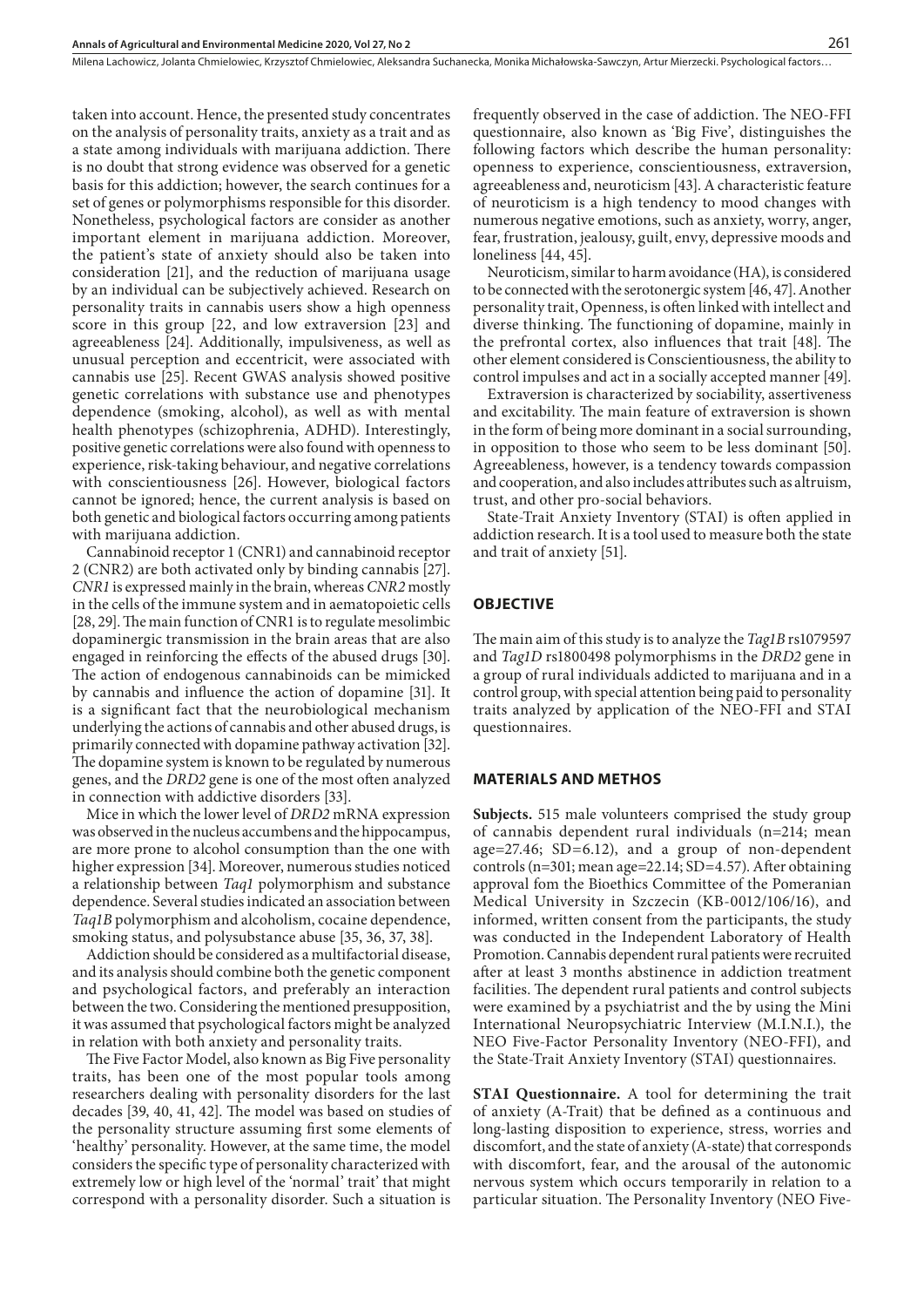Milena Lachowicz, Jolanta Chmielowiec, Krzysztof Chmielowiec, Aleksandra Suchanecka, Monika Michałowska-Sawczyn, Artur Mierzecki, Psychological factors…

Factor Inventory, NEO-FFI) represents 6 components for each of the five traits:

- 1) Extraversion Positive Emotion, Warmth, Gregariousness, Activity, Excitement Seeking, Assertiveness;
- 2)Agreeableness Tender-mindedness, Trust, Altruism, Straightforwardness, Compliance, Modesty;
- 3)Openness to experience Aesthetics, Feelings, Fantasy, Actions, Ideas, Values;
- 4)Conscientiousness Deliberation, Competence, Dutifulness, Order, Achievement striving, Self-discipline;
- 5)Neuroticism Anxiety, Vulnerability to stress, Hostility, Self-consciousness, Impulsiveness, Depression [52].

Data from the NEO-FFI and STAI inventories were provided in the form of sten scores. Polish norms for adults were used to convert raw scores into the sten scale. The assumption was: stens  $1-2$  = very low scores;  $3-4$  = low scores;  $5-6$  = average scores;  $7-8$  = high scores;  $9-0$  = very high scores.

The history of dependence was collected based on the ICD-10 Polish version, authors' survey, and medical history of individuals. DNA was collected from venous blood.

**Genotyping.** Genomic DNA was extracted from venous blood using standard procedures, and the genotyping carried out with the real-time PCR method.

LightCycler® 480 II System (Roche Diagnostic, Basel, Switzerland) was applied to convert the fluorescence resonance energy into genotype data. Data connected with DRD2 gene polymorphism were obtained in the following conditions: PCR was performed according to standard procedures; peaks were observed at 57.41 °C in the case of G allele and at 62.25 °C for the A allele for the rs1079597, and at 57.87 °C for the T allele and at 66.34 °C for the C allele for the rs1800498.

**Statistical Analysis.** Concordance between the genotype frequency distribution and Hardy-Weinberg equilibrium (HWE) was tested with HWE software [http://www.oege.](http://www.oege.org/) [org/](http://www.oege.org/) software/hwe-mr-calc.html). The relationship between *DRD2 Tag1B* rs1079597 and *DRD2 Tag1D* rs1800498 variants, cannabis users and control subjects, and the NEO Five Factor Inventory (NEO-FFI), were analyzed for variables analysis of Factor effects ANOVA (NEO-FFI/ scale STAI/ × genetic feature  $\times$  control and cannabis rural users subjects  $\times$  (genetic feature cannabis rural users subjects). When considering the homogeneity of variance, it was also observed to be satisfied (Levene test p> 0.05). However, the observed distribution did not satisfy the condition of normality. The NEO Five Factor Inventory (Neuroticism, Extraversion, Openness, Agreeability Conscientiousness) were tested and compared applying the U Mann-Whitney test. *DRD2 Tag1B* rs1079597 and *DRD2 Tag1D* rs1800498 genotype frequencies between healthy control individuals and rural cannabis users were checked with the chi square test. All computations were performed using STATISTICA 13 (Tibco Software Inc, Palo Alto, CA, USA) for Windows (Microsoft Corporation, Redmond, WA, USA).

### **RESULTS**

The frequency distributions were in accordance with the HWE, both in the rural cannabis users and the control subjects (Supplementary data, Tab. 1, Tab. 2).

*DRD2 Tag1B* rs1079597 genotype frequencies and *DRD2 Tag1D* rs1800498 genotype occurrence in the tested sample did not vary between rural cannabis users subjects and control subjects (Tab. 1, Tab. 2).

|  |                                                      |  |  | Table 1. Frequency of genotypes of the DRD2 Tag1B rs1079597 gene |  |
|--|------------------------------------------------------|--|--|------------------------------------------------------------------|--|
|  | polymorphism in rural cannabis users and in controls |  |  |                                                                  |  |

|                      | DRD2 Tag1B rs1079597<br>Genotypes Alleles |               |         |              |          |  |  |  |
|----------------------|-------------------------------------------|---------------|---------|--------------|----------|--|--|--|
| Group                | G/G                                       | A/G           | A/A     | G            | Α        |  |  |  |
|                      | $N(\% )$                                  | $N(\%)$       | $N(\%)$ | $N(\% )$     | $N(\% )$ |  |  |  |
| Rural cannabis users | 138                                       | 67            | 9       | 343          | 85       |  |  |  |
| $N = 214$            | (0.64)                                    | (0.31)        | (0.04)  | (0.80)       | (0.20)   |  |  |  |
| Control              | 207                                       | 83            | 11      | 497          | 105      |  |  |  |
| $N = 301$            | (0.69)                                    | (0.27)        | (0.04)  | (0.83)       | (0.17)   |  |  |  |
| $X^2$<br>p value     |                                           | 1.04<br>0.595 |         | .97<br>0.324 |          |  |  |  |

P – statistical significance χ2 test; N – number of subjects

**Table 2.** Frequency of genotypes of the *DRD2 Tag1D* rs1800498 gene polymorphism in rural cannabis users and in controls

|                      | DRD2 Tag1D rs1800498<br><b>Genotypes Alleles</b> |         |          |          |          |  |  |  |
|----------------------|--------------------------------------------------|---------|----------|----------|----------|--|--|--|
| Group                | T/T                                              | C/T     | C/C      | т        | C        |  |  |  |
|                      | $N(\% )$                                         | $N(\%)$ | $N(\% )$ | $N(\% )$ | $N(\% )$ |  |  |  |
| Rural cannabis users | 65                                               | 105     | 44       | 235      | 193      |  |  |  |
| $N = 214$            | (0.30)                                           | (0.49)  | (0.21)   | (0.55)   | (0.45)   |  |  |  |
| Control              | 108                                              | 142     | 51       | 358      | 244      |  |  |  |
| $N = 301$            | (0.36)                                           | (0.47)  | (0.17)   | (0.59)   | (0.41)   |  |  |  |
| $X^2$                |                                                  | 2.11    | 2.13     |          |          |  |  |  |
| p value              |                                                  | 0.348   | 0.144    |          |          |  |  |  |

P – statistical significance χ2 test; N – number of subjects

The means and standard deviations for all NEO Five Factor Inventory scales and STAI state and trait scale for rural cannabis users and control subjects are presented in Table 3.

**Table 3.** STAI and NEO Five Factor Inventory results (sten scale) in group of healthy controls and in group of rural cannabis users

| STAI / NEO Five Factor<br>Inventory | Rural cannabis users<br>$(N = 214)$ | Control<br>$(N = 301)$ | Z        | p Value |
|-------------------------------------|-------------------------------------|------------------------|----------|---------|
| <b>STAI state/scale</b>             | 5.86<br>(2.47)                      | 4.69<br>(2.14)         | 5.535    | 0.000   |
| <b>STAI trait/scale</b>             | 7.15<br>(2.38)                      | 5.16<br>(2.18)         | 8.733    | 0.000   |
| Neuroticism/scale                   | 6.74<br>(2.27)                      | 4.67<br>(2.01)         | 9.573    | 0.000   |
| <b>Extraversion/scale</b>           | 5.74<br>(2.10)                      | 6.37<br>(1.97)         | $-3.253$ | 0.001   |
| Openness/scale                      | 5.04<br>(2.00)                      | 4.53<br>(1.61)         | 2.835    | 0.004   |
| Agreeability/scale                  | 4.29<br>(1.97)                      | 5.60<br>(2.09)         | $-6.825$ | 0.000   |
| Conscientiousness/scale             | 5.49<br>(2.25)                      | 6.08<br>(2.15)         | $-2.845$ | 0.004   |

P – statistical significance; Z – U Mann-Whitney test;; N – number of subjects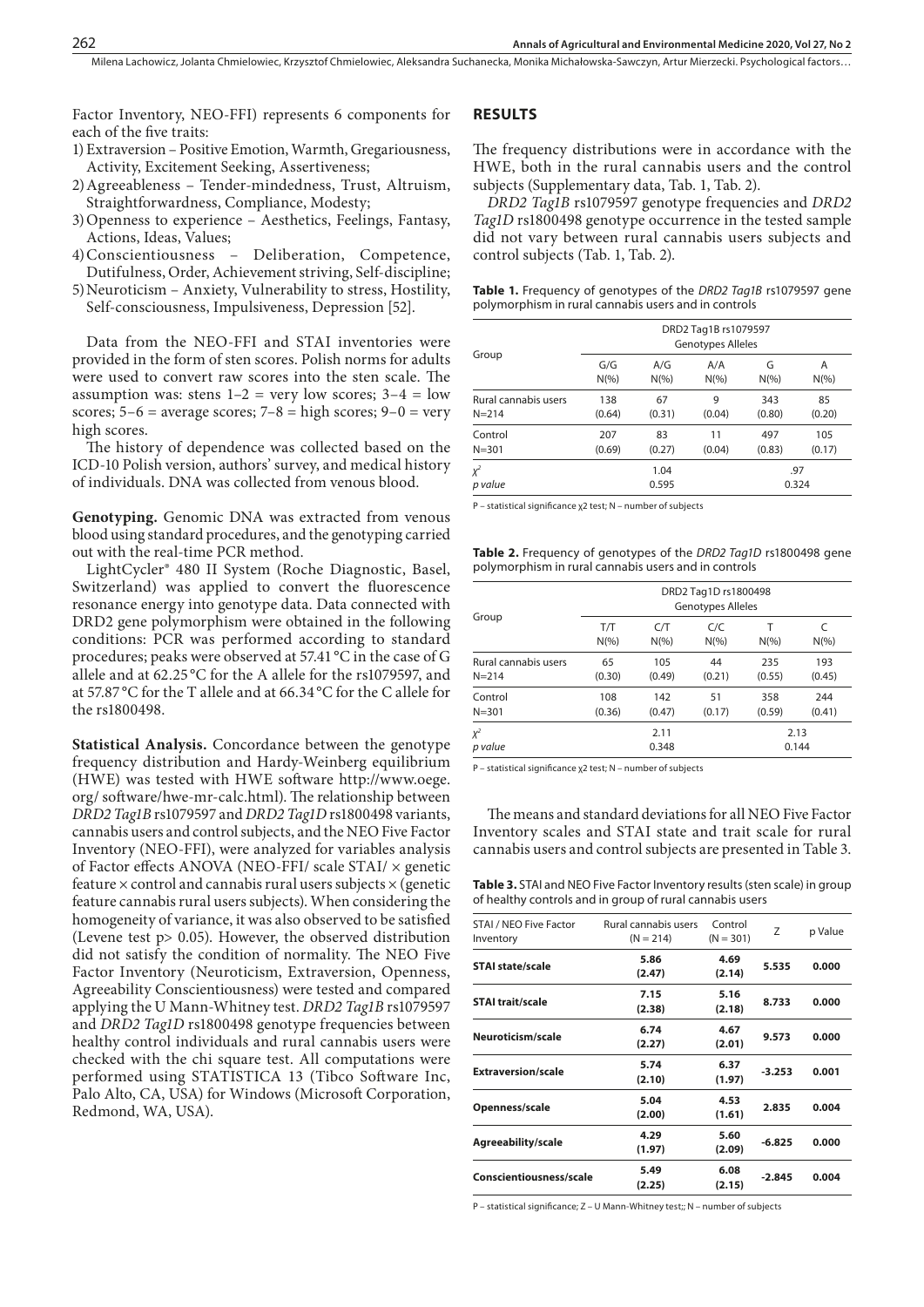Milena Lachowicz, Jolanta Chmielowiec, Krzysztof Chmielowiec, Aleksandra Suchanecka, Monika Michałowska-Sawczyn, Artur Mierzecki . Psychological factors…

Significant between-group differences are marked in bold. When comparing the control group, no statistically significant difference was observed in the occurrence of genotypes for the *DRD2 Tag1B* rs1079597 gene in rural cannabis users (G/G 0.64 vs. G/G 0.69, A/G 0.31 vs. A/G 0.27, A/A 0.04 vs. A/A 0.04,  $\chi$ 2 = 1.04; p = 0.595). This was similar in the case of a statistically significant difference in the frequency for the *DRD2 Tag1B* rs1079597 alleles between the rural cannabis users and the controls (G 0.80 vs. G 0.83, A 0.20 vs. A 0.17, χ2=.97; p=0.324). When comparing the control group and rural cannabis users, no statistically significant differences were observed in the genotype frequency for the *DRD2 Tag1D* rs1800498 gene (T/T 0.30 vs. T/T 0.36, C/T 0.49 vs. C/T 0.47, C/C 0.21 vs. C/C 0.17,  $\chi$ 2=2.11; p=0.348), nor was there a statistically significant difference in the frequency for the *DRD2 Tag1D* rs1800498 alleles between the rural cannabis users and the control group (T 0.55 vs. T 0.59, C 0.45 vs. C 0.41,  $\chi$ 2=2.13; p=0.144).

When analyzing the controls and the study subjects, for the latter, definitely increased scores were observed for the STAI state scale (M 5.86 vs. M 4.69; p < 0.001), STAI trait scale

(M 7.15 vs. M 5.16; p <0.001), NEO Five Factor Inventory scale of Neuroticism (M 6.74 vs. M 4.67;  $p \le 0.001$ ), and the NEO Five Factor Inventory scale of Openness (M 5.04 vs.  $M$  4.53;  $p$  < 0.01).

Differences were observed between the controls and the study group which showed significantly lower scores on the NEO Five Factor Inventory scale of Extraversion (M 5.74 vs. M 6.37; p≤0.001), the NEO Five Factor Inventory scale of Agreeability (M 4.29 vs. M 5.60;  $p$  <0.001), and the NEO Five Factor Inventory scale of Conscientiousness (M 5.49 vs. M 6.08;  $p < 0.01$ ). The results of 2×3 factorial ANOVA of the NEO Five-Factor Personality Inventory (NEO-FFI) and the State-Trait Anxiety Inventory (STAI) sten scales are shown in d in Tables 6. and 7. Significant results were noted when comparing STAI trait scale for *DRD2 Tag1B* rs1079597  $(F_{2,510} = 5.62; p < 0.01)$ , which accounted for 2.2% of variance. Significant results wewre also noted when comparing groups (rural cannabis users vs controls) in relation to NEO FFI Extraversion and *DRD2 Tag1D* rs1800498 ( $F_{2,510}$ =3.88; p<0.05), which accounted for 1.5% of variance (Fig. 1). *Posthoc* analysis is shown in Tables 4 and 5.

| Table 4. Differences in DRD2 Tag1B rs1079597 and STAI /NEO Five Factor Inventory between healthy control subjects and rural cannabis users |  |  |
|--------------------------------------------------------------------------------------------------------------------------------------------|--|--|
|                                                                                                                                            |  |  |

|                                                  |                                      |                            | DRD2 Tag1B rs1079597 |                  |                 | <b>Factor Effects ANOVA</b>   |                                |          |                          |  |
|--------------------------------------------------|--------------------------------------|----------------------------|----------------------|------------------|-----------------|-------------------------------|--------------------------------|----------|--------------------------|--|
| <b>STAI /NEO Five Factor</b><br><b>Inventory</b> | rural cannabis<br>users<br>$(N=214)$ | control<br>$(N=301)$       |                      | A/G<br>$(N=150)$ | A/A<br>$(N=20)$ | factor                        | $F$ (p value)                  | $\eta^2$ | power<br>$(alfa = 0.05)$ |  |
|                                                  |                                      |                            |                      |                  |                 | intercept                     | $F_{1,510} = 897.34$ (p=.000)  | .639     | 1.000                    |  |
|                                                  | $M = 5.86$                           | $M = 4.69$                 | $M = 5.13$           | $M = 5.11$       | $M = 6.30$      | cannabis / control            | $F_{1510} = 9.641$ (p=.002)    | .019     | .873                     |  |
| STAI state /scale                                | $SD = 2.47$                          | $SD = 2.14$                | $SD = 2.37$          | $SD = 2.29$      | $SD = 2.34$     | DRD2 Tag1B                    | $F_{2,510}$ = 2.44 (p=.088)    | .009     | .491                     |  |
|                                                  |                                      |                            |                      |                  |                 | cannabis/control x DRD2 Tag1B | $F_{2510}$ =0.24 (p=.789)      | .0009    | .087                     |  |
|                                                  |                                      |                            |                      |                  |                 | intercept                     | $F_{1.510}$ =1267.11 (p=.000)  | .715     | 1.000                    |  |
|                                                  | $M = 7.15$                           | $M = 5.16$                 | $M = 6.01$           | $M = 5.70$       | $M = 7.50$      | cannabis / control            | $F_{1.510} = 27,23$ (p=.000)   | .051     | .999                     |  |
| STAI trait /scale                                | $SD = 2.38$                          | $SD = 2.18$                | $SD = 2.49$          | $SD = 2.34$      | $SD = 2.48$     | DRD2 Tag1B                    | $F_{2510} = 5.62$ (p=.004)     | .022     | .858                     |  |
|                                                  |                                      |                            |                      |                  |                 | cannabis/control x DRD2 Tag1B | $F_{2,510} = .05$ (p=.948)     | .0002    | .058                     |  |
|                                                  |                                      |                            |                      |                  |                 | intercept                     | $F_{1.510} = 1138.80$ (p=.000) | .692     | 1.000                    |  |
| <b>NEO FFI</b>                                   | $M = 6.74$                           | $M = 4.67$                 | $M = 5.52$           | $M = 5.42$       | $M = 6.25$      | cannabis / control            | $F_{1510} = 27.95$ (p=.000)    | .052     | .999                     |  |
| Neuroticism /scale                               | $SD = 2.27$                          | $SD = 2.01$                | $SD = 2.42$          | $SD = 2.20$      | $SD = 2.31$     | DRD2 Tag1B                    | $F_{2,510}$ =1.25 (p=.288)     | .005     | .271                     |  |
|                                                  |                                      |                            |                      |                  |                 | cannabis/control x DRD2 Tag1B | $F_{2510}$ = 0.80 (p = .451)   | .003     | .186                     |  |
|                                                  |                                      |                            |                      |                  |                 | intercept                     | $F_{1,510}$ =1388.44 (p=.000)  | .732     | 1.000                    |  |
| <b>NEO FFI</b>                                   | 5.74                                 | $M = 6.37$                 | $M = 6.04$           | $M = 6.22$       | $M = 6.45$      | cannabis / control            | $F_{1510} = 5.11$ (p=.024)     | .010     | .617                     |  |
| Extraversion /scale                              | $SD = 2.10$                          | $SD = 1.97$<br>$SD = 2.03$ |                      | $SD = 2.11$      | $SD = 1.90$     | DRD2 Tag1B                    | $F_{2,510} = .69$ (p=.500)     | .003     | .167                     |  |
|                                                  |                                      |                            |                      |                  |                 | cannabis/control x DRD2 Tag1B | $F_{2,510} = .61$ (p=.541)     | .002     | .153                     |  |
|                                                  |                                      |                            |                      |                  |                 | intercept                     | $F_{1,510}$ =1082.03 (p=.000)  | .681     | 1.000                    |  |
| <b>NEO FFI</b>                                   | $M = 5.04$                           | $M = 4.53$                 | $M = 4.70$           | $M = 4.84$       | $M = 4.75$      | cannabis / control            | $F_{1510} = 5.93$ (p=.015)     | .012     | .681                     |  |
| Openness /scale                                  | $SD = 2.00$                          | $SD = 1.61$                | $SD = 1.80$          | $SD = 1.79$      | $SD = 1.86$     | DRD2 Tag1B                    | $F_{2,510} = .32$ (p=.726)     | .001     | .101                     |  |
|                                                  |                                      |                            |                      |                  |                 | cannabis/control x DRD2 Tag1B | $F_{2,510} = .65$ (p=.524)     | .003     | .158                     |  |
|                                                  |                                      |                            |                      |                  |                 | intercept                     | $F_{1,510} = 923.72$ (p=.000)  | .645     | 1.000                    |  |
| NEO FFI                                          | $M = 4.29$                           | $M = 5,60$                 | $M = 5.04$           | $M = 5.05$       | $M = 5.45$      | cannabis/control              | $F_{1.510} = 15.94$ (p=.000)   | .030     | .979                     |  |
| Agreeability<br>/scale                           | $SD = 1.97$                          | $SD = 2.09$                | $SD = 2.17$          | $SD = 2.09$      | $SD = 2.01$     | DRD2 Tag1B                    | $F_{2,510} = .55$ (p=.575)     | .002     | .142                     |  |
|                                                  |                                      |                            |                      |                  |                 | cannabis/control x DRD2 Tag1B | $F_{2,510} = .02$ (p=.976)     | .0001    | .054                     |  |
|                                                  |                                      |                            |                      |                  |                 | intercept                     | $F_{1.510} = 991.95$ (p=.000)  | .662     | 1.000                    |  |
| <b>NEO FFI</b>                                   | $M = 5.49$                           | $M = 6.08$                 | $M = 5.89$           | $M = 5.78$       | $M = 5.40$      | cannabis / control            | $F_{1,510} = 2.60$ (p=.107)    | .005     | .363                     |  |
| Conscientiousness/scale                          | $SD = 2.25$                          | $SD = 2.15$                | $SD = 2.00$          | $SD = 2.15$      | $SD = 2.80$     | DRD2 Tag1B                    | $F_{2,510} = .49$ (p=.610)     | .002     | .131                     |  |
|                                                  |                                      |                            |                      |                  |                 | cannabis/control x DRD2 Tag1B | $F_{2510}$ =1.06 (p=.348)      | .004     | .235                     |  |

Significant between-group differences are marked in bold.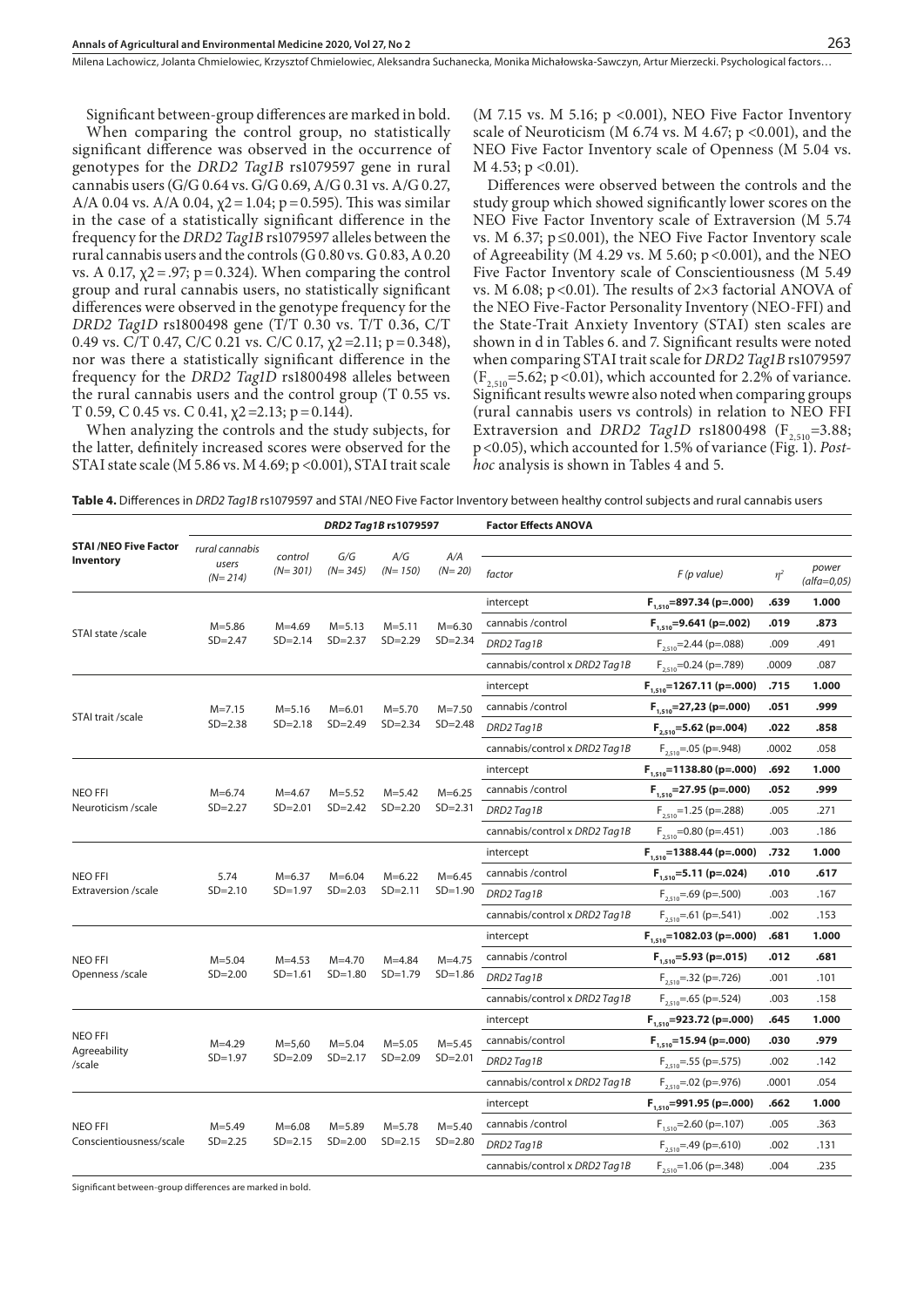Milena Lachowicz, Jolanta Chmielowiec, Krzysztof Chmielowiec, Aleksandra Suchanecka, Monika Michałowska-Sawczyn, Artur Mierzecki, Psychological factors…

|                                           |                                      |                         | DRD2 Tag1D rs1800498                 |                         |                   |                               | Factor Effects ANOVA           |          |                        |  |  |
|-------------------------------------------|--------------------------------------|-------------------------|--------------------------------------|-------------------------|-------------------|-------------------------------|--------------------------------|----------|------------------------|--|--|
| <b>STAI /NEO Five Factor</b><br>Inventory | rural cannabis<br>users<br>$(N=214)$ | control                 | T/T<br>$(N=301)$ $(N=173)$ $(N=247)$ | C/T                     | C/C<br>$(N = 95)$ | factor                        | F (p value)                    | $\eta^2$ | power<br>$(alfa=0.05)$ |  |  |
|                                           |                                      |                         |                                      |                         |                   | intercept                     | $F_{1,510}$ = 2298.10 (p=.000) | .819     | 1.000                  |  |  |
|                                           | $M = 5.86$                           | $M = 4.69$              | $M = 5.18$                           | $M = 5.11$              | $M = 5.31$        | cannabis / control            | $F_{1.510} = 31.50$ (p=.000)   | .058     | .999                   |  |  |
| STAI state /scale                         | $SD = 2.47$                          |                         | SD=2.14 SD=2.41                      | $SD = 2.31$             | $SD = 2.36$       | DRD2Tag1D                     | $F_{2.510}$ =0.27 (p=.766)     | .001     | .092                   |  |  |
|                                           |                                      |                         |                                      |                         |                   | cannabis/control x DRD2 Tag1D | $F_{2510}$ =0.38 (p=.687)      | .001     | .110                   |  |  |
|                                           |                                      |                         |                                      |                         |                   | intercept                     | $F_{1510} = 3251.76$ (p=.000)  | .865     | 1.000                  |  |  |
|                                           | $M = 7.15$                           | $M = 5.16$              | $M = 6.03$                           | $M = 5.80$              | $M = 6.36$        | cannabis / control            | $F_{1.510} = 85.40$ (p=.000)   | .144     | 1.000                  |  |  |
| STAI trait /scale                         | $SD = 2.38$                          |                         | SD=2.18 SD=2.44                      | $SD = 2.43$             | $SD = 2.55$       | DRD2Tag1D                     | $F_{2510}$ =1.92 (p=.148)      | .007     | .398                   |  |  |
|                                           |                                      |                         |                                      |                         |                   | cannabis/control x DRD2 Tag1D | $F_{2,510} = .08$ (p=.922)     | .0003    | .062                   |  |  |
|                                           |                                      |                         |                                      |                         |                   | intercept                     | $F_{1,510} = 3143.67$ (p=.000) | .861     | 1.000                  |  |  |
| <b>NEO FFI</b>                            | $M = 6.74$                           | $M = 4.67$              | $M = 5.43$                           | $M = 5.46$              | $M = 5.85$        | cannabis/control              | $F_{1,510} = 112.20$ (p=.000)  | .181     | 1.000                  |  |  |
| Neuroticism/scale                         | $SD = 2.27$                          | $SD = 2.01$             |                                      | SD=2.36 SD=2.32 SD=2.42 |                   | DRD2Tag1D                     | $F_{2,510}$ =0.91 (p=.404)     | .004     | .206                   |  |  |
|                                           |                                      |                         |                                      |                         |                   | cannabis/control x DRD2 Tag1D | $F_{2,510}$ =1.11 (p=.331)     | .004     | .245                   |  |  |
|                                           |                                      |                         |                                      |                         |                   | intercept                     | $F_{1,510} = 3794.62$ (p=.000) | .882     | 1.000                  |  |  |
| <b>NEO FFI</b>                            | 5.74                                 | $M = 6.37$              | $M = 6.13$                           | $M=6.20$                | $M = 5.86$        | cannabis / control            | $F_{1.510}$ =15.89 (p=.000)    | .030     | .978                   |  |  |
| Extraversion/scale                        | $SD = 2.10$                          | SD=1.97 SD=2.12 SD=1.98 |                                      | $SD = 2.10$             | DRD2Tag1D         | $F_{2,510}$ =1.24 (p=.290)    | .005                           | .270     |                        |  |  |
|                                           |                                      |                         |                                      |                         |                   | cannabis/control x DRD2 Tag1D | $F_{2.510} = 3.88$ (p=.021)    | .015     | .701                   |  |  |
|                                           |                                      |                         |                                      |                         |                   | intercept                     | $F_{1510} = 3061.59$ (p=.000)  | .858     | 1.000                  |  |  |
| <b>NEO FFI</b>                            | $M = 5.04$                           | $M = 4.53$              | $M = 4.77$                           | $M = 4.74$              | $M = 4.69$        | cannabis/control              | $F_{1.510} = 28.90$ (p=.003)   | .017     | .851                   |  |  |
| Openness /scale                           | $SD = 2.00$                          | $SD = 1.61$             | $SD = 1.85$                          | $SD = 1.75$             | $SD = 1.84$       | DRD2 Tag1D                    | $F_{2,510} = .09$ (p=.910)     | .0004    | .064                   |  |  |
|                                           |                                      |                         |                                      |                         |                   | cannabis/control x DRD2 Tag1D | $F_{2,510} = .14$ (p=.873)     | .0005    | .071                   |  |  |
|                                           |                                      |                         |                                      |                         |                   | intercept                     | $F_{1.510} = 2526.91$ (p=.000) | .833     | 1.000                  |  |  |
| <b>NEO FFI</b>                            | $M = 4.29$                           | $M = 5,60$              | $M = 4.97$                           | $M = 5.09$              | $M = 5.15$        | cannabis / control            | $F_{1.510} = 48.89$ (p=.000)   | .088     | 1.000                  |  |  |
| Agreeability/scale                        | $SD = 1.97$                          |                         | SD=2.09 SD=2,29                      | $SD = 2.05$             | $SD = 2.08$       | DRD2 Tag1D                    | $F_{2,510}$ =1.00 (p=.368)     | .004     | .224                   |  |  |
|                                           |                                      |                         |                                      |                         |                   | cannabis/control x DRD2 Tag1D | $F_{2,510}$ = .79 (p = .456)   | .003     | .184                   |  |  |
|                                           |                                      |                         |                                      |                         |                   | intercept                     | $F_{1,510} = 2951.19$ (p=.000) | .854     | 1.000                  |  |  |
| <b>NEO FFI</b>                            | $M = 5.49$                           | $M = 6.08$              | $M = 5.80$                           | $M = 5.92$              | $M = 5,69$        | cannabis / control            | $F_{1,510} = 6.72$ (p=.010)    | .013     | .735                   |  |  |
| Conscientiousness/scale                   | $SD = 2.25$                          |                         | $SD = 2.15$ $SD = 2.37$              | $SD = 2.13$ $SD = 2.11$ |                   | DRD2 Tag1D                    | $F_{2,510}$ = .60 (p = .548)   | .002     | .150                   |  |  |
|                                           |                                      |                         |                                      |                         |                   | cannabis/control x DRD2 Tag1D | $F_{2,510}$ =1.46 (p=.233)     | .006     | .313                   |  |  |

**Table 5.** Differences *DRD2 Tag1D* rs1800498 and STAI /NEO Five Factor Inventory between healthy control subjects and rural cannabis users

Significant between-group differences are marked in bold



**Figure 1.** Tested groups' (rural cannabis users vs controls) *DRD2 Tag1D* rs1800498 polymorphism interaction for the NEO FFI Extraversion

# **DISCUSSION**

The presented study was conducted among cannabis dependent patients with the investigation of two polymorphisms located in *DRD2* gene, the *Taq1D* and *Taq1B*. The Big Five Questionnaire (NEO FFI) was also applied to evaluate personality traits, together with the STAI scale to measure anxiety and its modulating aspects in substance dependence occurrence.

Since marijuana addiction ought to be treated holistically, both the genetic factors – the influence of which has already been determined – and psychological factors that are an integral part of whole spectrum of addiction symptoms, were considered. The personality traits or anxiety level of the individual are conditioned by numerous decisions and behaviours in daily life, among them the decision to use or choose an addictive substance. Many such processes are influenced by impulse or a high level of anxiety, or inability to cope with stress. The current multi-dimensional analysis partly allowed the observation of a correlations in this area. It was seen that the scores of STAI inventory were significantly different between the study group and the controls. Dependent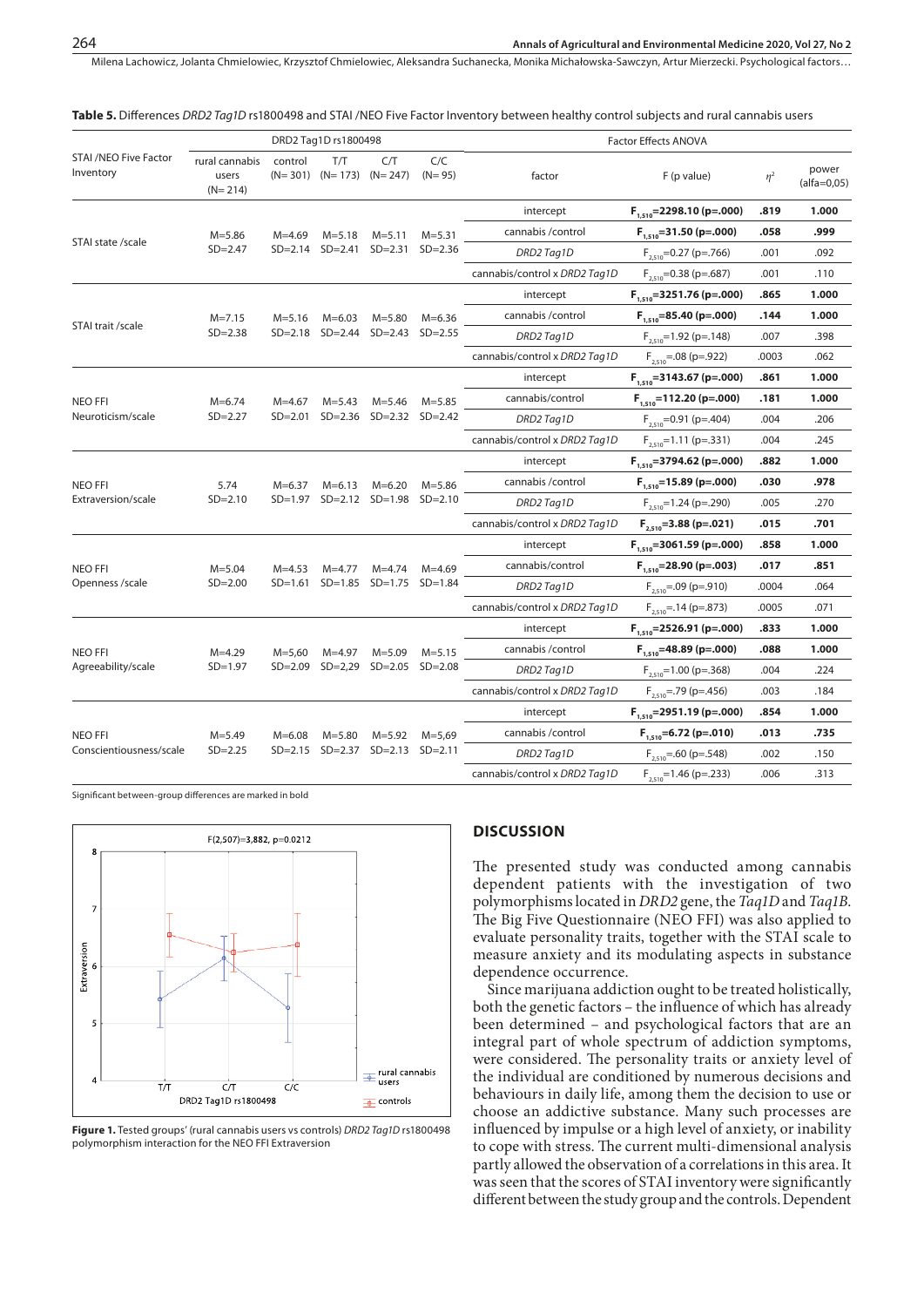Milena Lachowicz, Jolanta Chmielowiec, Krzysztof Chmielowiec, Aleksandra Suchanecka, Monika Michałowska-Sawczyn, Artur Mierzecki . Psychological factors…

subjects were characterized with a higher anxiety trait as well as state scores. For both polymorphism, a variant interaction was observed for anxiety as a trait and as a state in the ANOVA model. A characteristic feature of anxiety disorders seemed to be that they often occurred simultaneously with substance dependence, and observed more often in families with a history of problems with substance use [4]. When comparing individuals affected with substance disorders and their family history of dependence with the controls, a higher number of anxious-impulsive personality traits were observed in the first group. Because of the fact the anxious-impulsive personality traits may be treated as probable endophenotype conditioning, the vulnerability of, e. g. cocaine or amphetamine dependence occurrence, the individuals with increased anxiety were more prone to the development substance dependence [53, 54]. There are many studies that noted the relationship between anxiety traits measured by STAI and dependence [55]. A study from 2014 emphasized that addicted patients represented an increased score, not only in STAI inventory, but also in the depression scale, and lower in the stress tolerance scale [56]. It is worth mentioning that clinical, as well as research data, suggest that the ability to deal with stress or a bad mood are one of the most common motives of psychoactive substance usage among heavy abusers [57].

When comparing the controls and the study group, it can be observed that the scores of the NEO Five Factor Inventory scale of Neuroticism, the scores for Openness are significantly higher, whereas the scores on the NEO Five Factor Inventory scale of Extraversion and Conscientiousness are significantly lower. Both polymorphisms considered in the study show a variant interaction for all traits measured by the NEO-FFI in ANOVA model. What is even more important is that studies emphasize a significant relationship between the trait of personality and problematic substance use. The higher stress sensitivity observed among individuals abusing psychoactive substances and their non-affected relatives, indicates the fact that neuroticism could be assumed as a endophenotype influencing substance use disorder. Terracciano et al. noted that high scores of neuroticism traits are also associated with the usage of other psychoactive substances, i.e. tobacco, heroin and cocaine [24]. It is worth considering that individuals who use marijuana are also low on the Conscientiousness scale, but average or high on the Openness scale, which is a characteristic feature of substance users. It should also be emphasized that the observation that all 6 factors of the neuroticism trait are also associated with tobacco, heroin and cocaine use [24].

In the case of tobacco smokers, researchers noticed that tobacco abstinence correlates with low scores on neuroticism and openness, whereas high scores of neuroticism and low scores on agreeableness and conscientiousness remained in correlated with the most negative outcomes, which include a greater number of cigarettes smoked per day [58].

However, there are reasons for also applying genetic factors within the dimension of the studied genetic polymorphisms in correlation with psychological factors among marijuana abuse individuals. For organism functioning in health (and, thus avoidance of psychoactive substances overuse), the personality component in connection with stress coping is the crucial element. Numerous scientific studies have also demonstrated the association of chosen polymorphic variants with psychosocial functioning and human behaviours [59, 60, 61].

Polymorphisms *Taq1B* and *Taq1A* are considered to be a part of the haplotype that may be associated with the history of suicide attempts in alcohol-dependent subjects, compared with alcohol dependent subjects who did not have any record of suicidal attempts in their medical history [62].

In the current study, the *Taq1B* polymorphism was in correlation with the anxiety level in the study group. The study of De Ruyck et al. concerning *Taq1B* noted a significant association between *Taq1B* and nicotine dependence [63]. It emphasized the fact that patients with variant alleles of the *DRD2 Taq1A* or *Taq1B* polymorphism demonstrated a two or three times increased risk, respectively, identified as highly vulnerable to nicotine dependence. There is only one recent study concerning the role of *DRD2 Taq1B* polymorphism in nicotine dependence. The tested group of 91 white Americans did not allow the observation of a positive association between the two polymorphisms [64]. However, there exists a precise linkage between the *Taq1A* and *Taq1B* polymorphisms which indicated that the effect of *Taq1B* is dependent on *Taq1A;* hence, the correlation of the intronic *Taq1B* SNP may be influenced by the activity of *Taq1A*.

There exists only one observed association in the group which replaced nicotine with a simultaneous combination of venlafaxine for 6 weeks, and was found for *DRD2 Taq1B* polymorphism [30]. A higher risk of heroin dependence is theoretically correlated with the the T allele of rs1079597 (*Taq1B*) in the *DRD2* gene [65].

The significance of *DRD2* gene polymorphism noted in the current and other studies is also supported by biological aspects. The rs1079597 polymorphism of the *DRD2* gene seems to be conditioned with a low density of the dopamine receptor [66]. The presence of A allele in polymorphisms – rs1800497 of the *ANKK1* and rs1076560 located in *DRD2* – was associated with a reduced availability of the receptor [67]. It is also worth mentioning that the DRD2 occurred in 2 main splice molecular variants (mRNA) with different lengths. When comparing the D2 short form with the D2 long form, a shortage of exon 6 transcript was observe.

The results of the current study suggest an important function of intronic polymorphisms in the ration of 2 different transcription variants of the D2 receptor gene [68]. The variants rs1079597 and rs1800497 show, to some extend, similar association with other psychological disorders, and interestingly both influence D2 receptor bonding potential to a corresponding level [69, 70]. It should also be emphasized that the meaning of rs1800498 (T/C) polymorphism, for which an association was observed between the studied groups (cannabis users vs. controls) and *DRD2 Taq1D* rs1800498, influences the results of the NEO FFI extraversion scale. Lower values of the NEO FFI Extraversion scale were observed in the group of cannabis users with T/T and C/C polymorphisms, compared to the control group. Whereas for C/T polymorphism, no differences were observed between cannabis users and control group. Other authors have also searched for associations with addiction in the same area of interest.

Vereczkey et al. noted that haplotype analysis demonstrated a relationship of this polymorphism with various forms of addiction, among them heroin and nicotine addiction [71, 72]. Previous studies have also emphasized the relationship of this polymorphism with the prognosis and treatment in the case of schizophrenia occurrence [69]. One of the most recent studies by the authors of the current study demonstrated that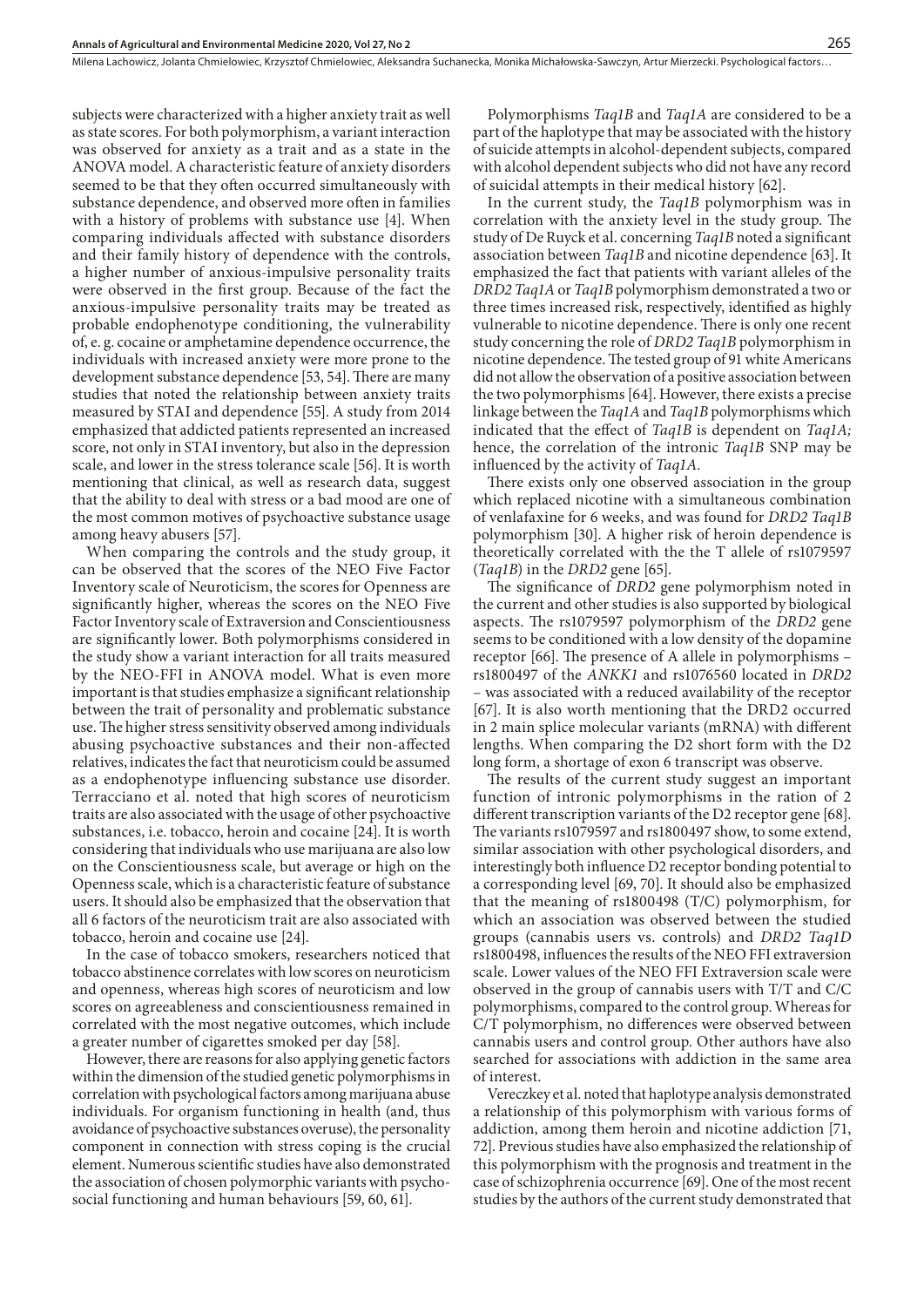an allelic variant T of the rs1800498 polymorphism of the *DRD2* gene occurred significantly more frequently in opiate and cannabis addicts, compared with controls [73].

Nevertheless, the results of studies are contradictory. Fernàndez-Castillo et al. argued that they did not observe any association between *Taq1B* and cocaine dependency; similarly, Małecka et al. did not note any association between *Taq1B* and *Taq1D* with alcohol dependence [74, 75].

When considering other populations, no association between *Taq1B* and vulnerability to smoking was observed in a Thai male population, and no association was observed between *Taq1B* and cannabis addiction in a Turkish population [76, 77]. A study conducted among a group of 97 ADS-treated patients of Chinese origin, among them were the group of 34 people with behavioural disorders and 63 without such disorders, observed associations with *Taq1B* polymorphism. The study revealed that the genotype A/A and A allele were present more often in the group of alcohol addicted patients with co-morbid behavioural disorders, than in the control group of healthy people [78]. This is exactly the reason why studies such as the current one considering psychological and genetic factors are necessary.

The polymorphisms considered in this study, as well as the psychological aspect, should also be of interest to other researchers. However, in most cases the analyses were performed separately, which justifies the necessity to combine the analysis of psychological factors with genetic factors, especially in the case of addictions.

#### **CONCLUSIONS**

The study shows differences in personality traits between the group using cannabis using and the controls. An interaction between genetic factors and personality traits were also detected. The motives, as well as the precise endophenotype and its relation with proper therapy choice, are still not known. Further analysis concerning more numerous groups, more psychometric tests and a higher number of candidate genes, are essential for achieving indisputable results.

#### **Acknowledgement**

This research was funded by National Science Center grant number UMO-2015/19/B/NZ7/03691.

#### **Conflicts of Interes**

The authors have no conflicts of interest to declare.

#### **REFERENCES**

- 1. Lynskey MT, Heath AC, Nelson EC, Bucholz KK, Madden PA, Slutske WS et al. Genetic and environmental contributions to cannabis dependence in a national young adult twin sample. Psychol Med. 2002; 32: 195–207.
- 2. Rhee SH, Hewitt JK, Young SE, Corley RP, Crowley TJ, Stallings MC. Genetic and environmental influences on substance initiation, use, and problem use in adolescents. Arch Gen Psych. 2003; 60: 1256–1264.
- 3. World Drug Report 2019; Division for Policy Analysis and Public Affairs, United Nations Office on Drugs and Crime: Vienna, Austria, 2019.
- 4. Hill M, Sternberg A, Suk HW, Meier MH, Chassin L. The intergenerational transmission of cannabis use: Associations between parental history of cannabis use and cannabis use disorder, low positive parenting, and offspring cannabis use. Psychol Addict Behav. 2018; 32: 93–103.
- 5. Sternberg A, Hill ML, Suk HW, Meier M, Chassin L. Exploring Cannabis-Specific Parenting as a Mechanism of the Intergenerational Transmission of Cannabis Use and Cannabis Use Disorder. J Stud Alcohol Drugs. 2019; 80: 32–41.
- 6. Rothenberg WA, Sternberg A, Blake A, Waddell J, Chassin L, Hussong A. Identifying adolescent protective factors that disrupt the intergenerational transmission of cannabis use and disorder. Psychol Addict Behav. 2019. doi: 10.1037/adb0000511
- 7. Kendler KS, Ohlsson H, Sundquist J, Sundquist K. A Contagion Model for Within-Family Transmission of Drug Abuse. Am J Psychiatry. 2019; 176: 239–248.
- 8. Kendler KS, Ohlsson H, Sundquist K, Sundquist J. Within-family environmental transmission of drug abuse: a Swedish national study. JAMA Psychiatry. 2013; 70: 235–42.
- 9. Kosty DB, Farmer RF, Seeley JR, Gau JM, Duncan SC, Lewinsohn PM. Parental transmission of risk for cannabis use disorders to offspring. Addiction. 2015; 110: 1110–7.
- 10. Maes HH, Neale MC, Ohlsson H, Zahery M, Lichtenstein P, Sundquist K et al. A Bivariate Genetic Analysis of Drug Abuse Ascertained Through Medical and Criminal Registries in Swedish Twins, Siblings and Half-Siblings. Behav Genet. 2016; 46: 735–741.
- 11. Kendler KS, Maes HH, Sundquist K, Ohlsson H, Sundquist J. Genetic and family and community environmental effects on drug abuse in adolescence: a Swedish national twin and sibling study. Am J Psychiatry. 2014; 171: 209–17.
- 12. Gillespie NA, Aggen SH, Neale MC, Knudsen GP, Krueger RF, South SC et al. Associations between personality disorders and cannabis use and cannabis use disorder: a population-based twin study. Addiction. 2018; 113: 1488–1498.
- 13. Smolkina M, Morley KI, Rijsdijk F, Agrawal A, Bergin JE, Nelson EC et al. Cannabis and Depression: A Twin Model Approach to Comorbidity. Behav Genet. 2017; 47: 394–404.
- 14. Elliott L, Haddock CK, Campos S, Benoit E. Polysubstance use patterns and novel synthetics: A cluster analysis from three U.S. cities. PLoS One. 2019; 14: e0225273.
- 15. Morgan N, Daniels W, Subramaney U. Smoking heroin with cannabis versus injecting heroin: unexpected impact on treatment outcomes. Harm Reduct J. 2019; 16: 65.
- 16. Viola TW, Sanvicente-Vieira B, Kluwe-Schiavon B, Rothmann LM, Mélo-Pereira JVNE, Bicca C et al. Association Between Recent Cannabis Consumption and Withdrawal-Related Symptoms During Early Abstinence Among Females with Smoked Cocaine Use Disorder. J Addict Med. 2020. doi: 10.1097/ADM.0000000000000599
- 17. Shen Y, Lo-Ciganic WH, Segal R, Goodin AJ. Prevalence of substance use disorder and psychiatric comorbidity burden among pregnant women with opioid use disorder in a large administrative database, 2009–2014. J Psychosom Obstet Gynaecol. 2020: 1–7. doi: 10.1080/0167482X.2020.1727882
- 18. Thayer RE, YorkWilliams S, Karoly HC, Sabbineni A, Ewing SF, Bryan AD et al. Structural neuroimaging correlates of alcohol and cannabis use in adolescents and adults. Addiction. 2017; 112: 2144–2154.
- 19. Murad H, Moassas F, Jarjour R, Mukhalalaty Y, Al-Achkar W. Prenatal molecular diagnosis of β-thalassemia and sickle cell anemia in the Syrian population. Hemoglobin. 2014; 38: 390–3.
- 20. Serjeant GR, Vichinsky E. Variability of homozygous sickle cell disease: The role of alpha and beta globin chain variation and other factors. Blood Cells Mol Dis. 2018; 70: 66–77.
- 21. Young-Wolff KC, Sarovar V, Tucker LY, Goler NC, Alexeeff SE, Ridout KK, Avalos LA. Association of Depression, Anxiety, and Trauma With Cannabis Use During Pregnancy. JAMA Netw Open. 2020; 3: e1921333.
- 22. Mercado A, Rogers DL, Rodriguez CC, Villarreal D, Terracciano A, Nguyen-Finn K. Personality and Substance Use in Mexicans and Mexican-Americans. Int J Ment Health Addict. 2016; 14: 907–20.
- 23. Flory K, Lynam D, Milich R, Leukefeld C, Clayton R. The relations among personality, symptoms of alcohol and marijuana abuse, and symptoms of comorbid psychopathology: results from a community sample. Exp Clin Psychopharmacol. 2002; 10: 425–3.
- 24. Terracciano A, Löckenhoff CE, Crum RM, Bi-envenu OJ, Costa PT Jr. Five-Factor Model personality profiles of drug users. BMC Psychiatry. 2008; 8: 22.
- 25. Moraleda E, Ramírez López J, Fernández-Calderón F, Lozano ÓM, Diaz-Batanero C. Personality Traits among the Various Profiles of Substance Use Disorder Patients: New Evidence Using the DSM-5 Section III Framework. Eur Addict Res. 2019; 25: 238–247.
- 26. Pasman JA, Verweij KJH, Gerring Z, Stringer S, Sanchez-Roige S, Treur JL, et al. GWAS of lifetime cannabis use reveals new risk loci, genetic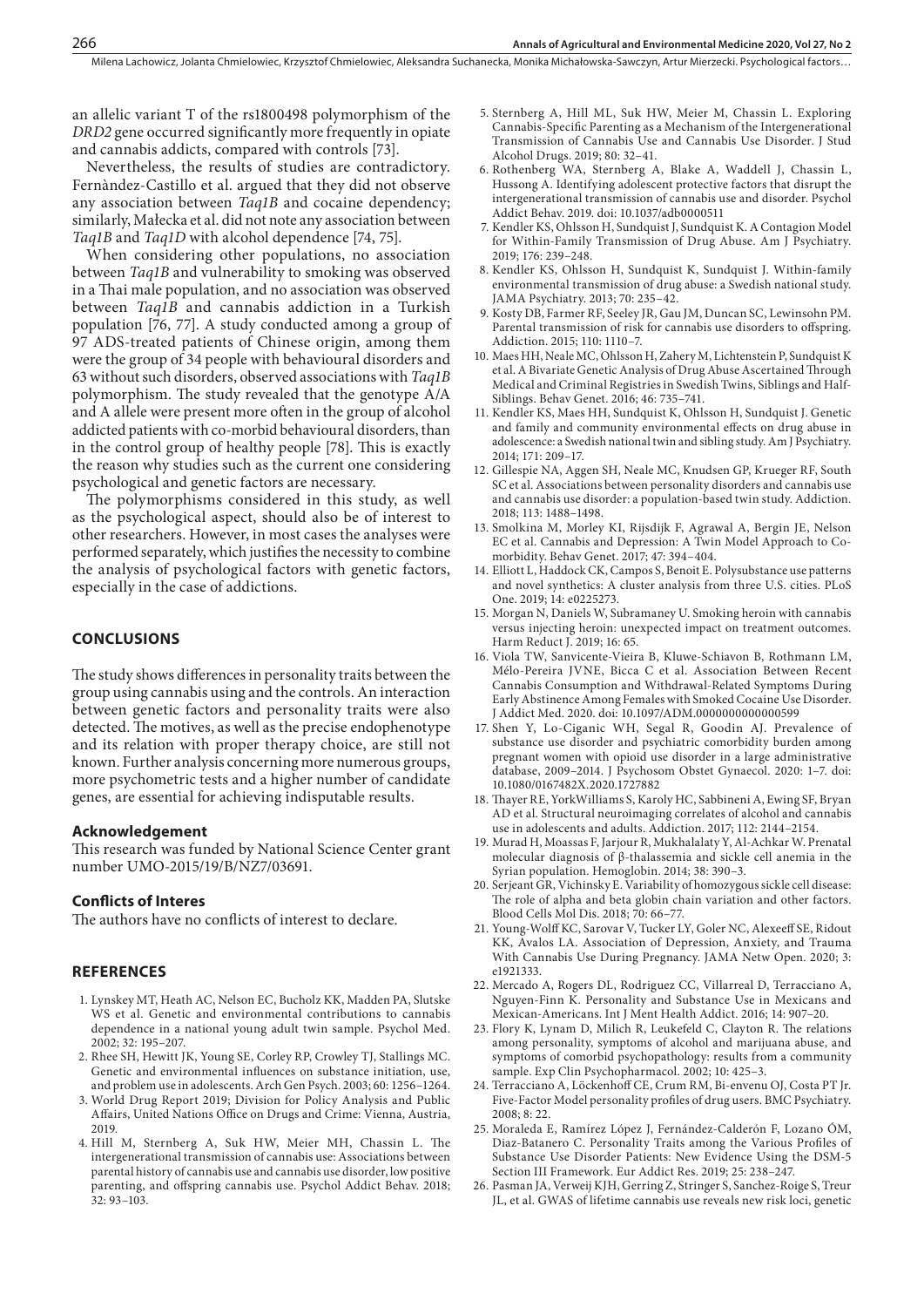Milena Lachowicz, Jolanta Chmielowiec, Krzysztof Chmielowiec, Aleksandra Suchanecka, Monika Michałowska-Sawczyn, Artur Mierzecki, Psychological factors...

overlap with psychiatric traits, and a causal effect of schizophrenia liability. Nat Neurosci. 2018; 21: 1161–1170.

- 27. Hryhorowicz S, Walczak M, Zakerska-Banaszak O, Słomski R, Skrzypczak-Zielińska M. Pharmacogenetics of Cannabinoids. Eur J Drug Metab Pharmacokinet. 2018; 43: 1–12.
- 28. Mechoulam R, Parker LA. The endocannabinoid system and the brain. Annu Rev Psychol. 2013; 64: 21–47.
- 29. Altun A, Yildirim K, Ozdemir E, Bagcivan I, Gursoy S, Durmus N. Attenuation of morphine antinociceptive tolerance by cannabinoid CB1 and CB2 receptor antagonists. J Physiol Sci. 2015; 65: 407–15.
- 30. Chiang YC, Lo YN, Chen JC. Crosstalk between dopamine D₂ receptors and cannabinoid CB₁ receptors regulates CNR1 promoter activity via ERK1/2 signaling. J Neurochem. 2013; 127: 163–76.
- 31. Hartman CA, Hopfer CJ, Haberstick B, Rhee SH, Crowley TJ, Corley RP et al. The association between cannabinoid receptor 1 gene (CNR1) and cannabis dependence symptoms in adolescents and young adults. Drug Alcohol Depend. 2009; 104: 11–16.
- 32. Peters KZ, Oleson EB, Cheer JF. A Brain on Cannabinoids: The Role of Dopamine Release in Reward Seeking and Addiction. Cold Spring Harb Perspect Med. 2020; pii: a039305.
- 33. Patriquin MA, Bauer IE, Soares JC, Graham DP, Nielsen DA. Addiction pharmacogenetics: a systematic review of the genetic variation of the dopaminergic system. Psychiatr Genet. 2015; 25: 181–93.
- 34. Gallo EF. Disentangling the diverse roles of dopamine D2 receptors in striatal function and behavior. Neurochem Int. 2019; 125: 35–46.
- 35. Blum K, Noble EP, Sheridan PJ, Montgomery A, Ritchie T, Ozkaragoz T et al. Genetic predisposition in alcoholism: association of the D2 dopamine receptor TaqI B1 RFLP with severe alcoholics. Alcohol. 1993; 10: 59–67, doi: 10.1016/0741-8329(93)90054-r.
- 36. Noble EP, Blum K, Khalsa ME, Ritchie T, Montgomery A, Wood RC et al. Allelic association of the D2 dopamine receptor gene with cocaine dependence. Drug Alcohol Depend. 1993; 33: 271–285.
- 37. Robinson JD, Lam CY, Minnix JA, Wetter DW, Tomlinson GE, Minna JD et al. The DRD2 TaqI-B polymorphism and its relationship to smoking abstinence and withdrawal symptoms. Pharmacogenomics J. 2007; 7: 266–274. doi: 10.1038/sj.tpj.6500427
- 38. Smith SS, O'Hara BF, Persico AM, Gorelick DA, Newlin DB, Vlahov D et al. Genetic vulnerability to drug abuse. The D2 dopamine receptor TaqI B1 restriction fragment length polymorphism appears more frequently in polysubstance abusers. Arch Gen Psychiatry. 1992; 49: 723–727.
- 39. Lilienfeld SO, Watts AL, Francis Smith S, Berg JM, Latzman RD. Psychopathy Deconstructed and Reconstructed: Identifying and Assembling the Personality Building Blocks of Cleckley's Chimera. J Pers. 2015; 83: 593–610.
- 40. Sachs GS, Peters AT, Sylvia L, Grunze H. Polypharmacy and bipolar disorder: what's personality got to do with it? Int J Neuropsychopharmacol. 2014; 17: 1053–61.
- 41. Keuthen NJ, Tung ES, Tung MG, Curley EE, Flessner CA. NEO-FFI personality clusters in trichotillomania. Psychiatry Res. 2016; 239: 196–203.
- 42. Widiger TA, Coata PT. Personality Disorders and the Five-Factor Model of Personality; American Psychological Association: Washington, DC, USA, 2013.
- 43. Goldberg LR. An alternative "description of personality": The big-five factor structure. J Personal Soc Psychol. 1990; 59: 1216–1229.
- 44. Thompson ER. Development and Validation of an International English Big-Five Mini-Markers. Personal Individ Differ. 2008; 45: 542–548.
- 45. Matthews G, Deary IJ. Personality Traits; Cambridge University Press: Cambridge, UK, 1998.
- 46. Holmes A, Yang RJ, Lesch KP, Crawley JN, Murphy DL. Mice lacking the serotonin transporter exhibit 5-HT(1A) receptormediated abnormalities in tests for anxiety-like behavior. Neuropsychopharmacology. 2003; 28: 2077–2088.
- 47. Lesch KP, Bengel D, Heils A, Sabol SZ, Greenberg BD, Petri S, et al. Association of anxiety-related traits with a polymorphism in the serotonin transporter gene regulatory region. Science. 1996; 274: 1527–1531.
- 48. DeYoung CG, Peterson JB, Higgins DM. Sources of openness/intellect: Cognitive and neuropsychological correlates of the fifth factor of personality. J Personal. 2005; 73: 825–858.
- 49. John OP, Srivastava S. The big-five trait taxonomy: History, measurement, and theoretical perspectives. Handb Personal Theory Res. 1999; 2: 102–138.
- 50. Friedman HS, Schustack MW. Personality: Classic Theories and Modern Research; Person: London, UK, 2016.
- 51. Guillén-Riquelme A, Buela-Casal G. Meta-analysis of group comparison and meta-analysis of reliability generalization of the State-Trait Anxiety

Inventory Questionnaire (STAI). Rev Esp Salud Publica. 2014; 88: 101–12.

- 52. Costa P, McCrae RR. The Revised NEO Personality Inventory (NEO-PI-R); Sage Publications Inc.: Thousand Oaks, CA, USA, 2008; Volume 2, pp. 179–198.
- 53. Ersche KD, Turton AJ, Chamberlain SR, Müller U, Bullmore ET, Robbins TW. Cognitive Dysfunction and Anxious-Impulsive Personality Traits Are Endophenotypes for Drug Dependence. Am J Psychiatry. 2012; 169: 926–936.
- 54. Vorspan F, Mehtelli W, Dupuy G, Bloch V, Lépine JP. Anxiety and substance use disorders: co-occurrence and clinical issues. Curr Psychiatry Rep. 2015; 17: 4.
- 55. Pietras T, Witusik A, Panek M, Szemraj, Gorski P. Anxiety, depression and methods of stress coping in patients with nicotine dependence syndrome. Med Sci Monit. 2011; 17: Cr272–276.
- 56. Özdel K, Ekinci S. Distress intolerance in substance dependent patients. Compr Psychiatry. 2014; 55: 960–965.
- 57. Hyman SM, Sinha R. Stress-related factors in cannabis use and misuse: implications for prevention and treatment. J Subst Abuse Treat. 2009; 36: 400–413.
- 58. Hooten WM, Ames SC, Vickers KS, Hays JT, Wolter TD, Hurt RD, et al. Personality correlates related to tobacco abstinence following treatment. Int J Psychiatry Med. 2005; 35: 59–74.
- 59. Genetics of Personality Consortium, de Moor MH, van den Berg SM, Verweij KJ, Krueger RF, Luciano M, Arias Vasquez A, et al. Metaanalysis of Genome-wide Association Studies for Neuroticism, and the Polygenic Association With Major Depressive Disorder. JAMA Psychiatry. 2015; 72: 642–50.
- 60. Docherty AR, Moscati A, Peterson R, Edwards AC, Adkins DE, Bacanu SA, et al. SNP-based heritability estimates of the personality dimensions and polygenic prediction of both neuroticism and major depression: findings from CONVERGE. Transl Psychiatry. 2016; 6: e926.
- 61. Amin N, Schuur M, Gusareva ES, Isaacs A, Aulchenko YS, Kirichenko AV, et al. A genome-wide linkage study of individuals with high scores on NEO personality traits. Mol Psychiatry. 2012; 17: 1031–41.
- 62. Jasiewicz A, Samochowiec A, Samochowiec J, Małecka I, Suchanecka A, Grzywacz A. Suicidal behavior and haplotypes of the dopamine receptor gene (DRD2) and ANKK1 gene polymorphisms in patients with alcohol dependence-preliminary report. PLoS One. 2014; 9: e111798. doi: 10.1371/journal.pone.0111798
- 63. De Ruyck K, Nackaerts K, Beels L, Werbrouck J, De Volder A, Meysman M, et al. Genetic variation in three candidate genes and nicotine dependence, withdrawal and smoking cessation in hospitalized patients. Pharmacogenomics. 2010; 11: 1053–1063. 10.2217/PGS.10.75
- 64. Spitz MR, Shi HH, Yang F, et al. Case–control study of the D2 dopamine receptor gene and smoking status in lung cancer patients. J Natl Cancer Inst. 1998; 90: 358–363.
- 65. Zhang J, Yan P, Li Y, Cai X, Yang Z, Miao X, et al. A 35.8 kilobases haplotype spanning ANKK1 and DRD2 is associated with heroin dependence in Han Chinese males. Brain Res. 2018: 1688: 54–64. doi: 10.1016/j.brainres.2018.03.017
- 66. Jonsson EG, Nothen MM, Grunhage F, Farde L, Nakashima Y, Propping P, et al. Polymorphisms in the dopamine D2 receptor gene and their relationships to striatal dopamine receptor density of healthy volunteers. Mol Psychiatry. 1999; 4: 290–296.
- 67. Ritchie T, Noble EP. Association of seven polymorphisms of the D2 dopamine receptor gene with brain receptor-binding characteristics. Neurochem Res. 2003; 28: 73–82.
- 68. Moyer RA, Wang D, Papp AC, Smith RM, Duque L, Mash DC, et al. Intronic polymorphisms affecting alternative splicing of human dopamine D2 receptor are associated with cocaine abuse. Neuropsychopharmacology. 2011; 36: 753–762 doi: 10.1038/ npp.2010.208
- 69. Rampino A, Marakhovskaia A, Soares-Silva T, Torretta S, Veneziani F, Beaulieu JM. Antipsychotic Drug Responsiveness and Dopamine Receptor Signaling; Old Players and New Prospects. Front Psychiatry. 2019; 9: 702.
- 70. Gluskin BS, Mickey BJ. Genetic variation and dopamine D2 receptor availability: A systematic review and meta-analysis of human in vivo molecular imaging studies. Transl Psychiatry. 2016; 6: e747.
- 71. Vereczkey A, Demetrovics Z, Szekely A, Sarkozy P, Antal P, Szilagyi A, et al. Multivariate analysis of dopaminergic gene variants as risk factors of heroin dependence. PLoS One. 2013; 8: e66592.
- 72. Preuss UW, Zill P, Koller G, Bondy B, Sokya M. D2 dopamine receptor gene haplotypes and their influence on alcohol and tobacco consumption magnitude in alcohol-dependent individuals. Alcohol Alcohol. 2007; 42: 258–266.